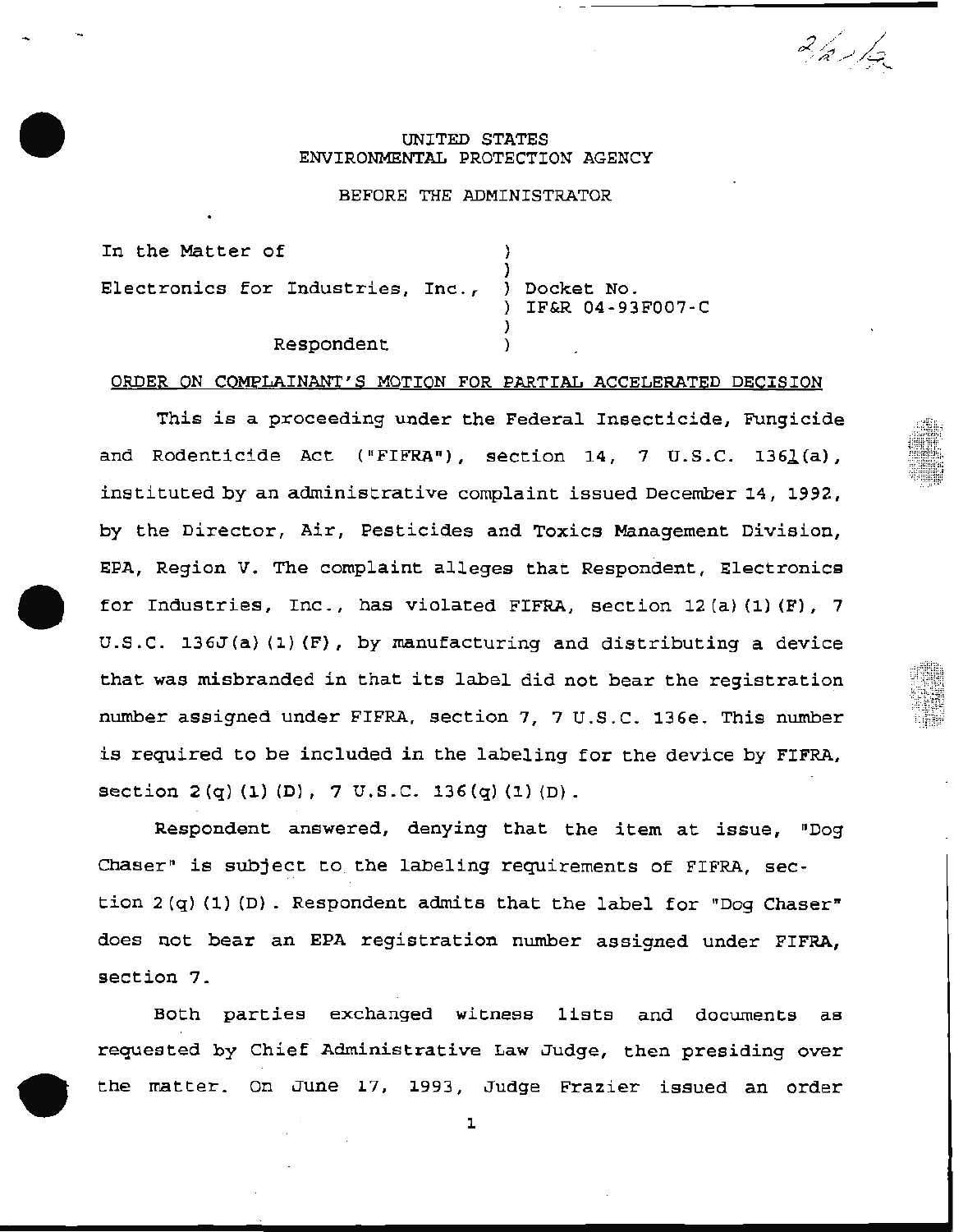directing the parties to file legal briefs on the question of whether electronic instruments such as "Dog Chaser" are. "devices" within the meaning of FIFRA, section 2(h), 7 U.S.C. 136(h), and subject to the labeling requirements of FIFRA, section  $2(q)(1)(D)$ . Complainant filed a motion for partial accelerated decision on this question with a supporting brief and Respondent filed its brief opposing the motion.

### The Facts

There is no genuine issue with respect to the following facts: "Dog Chaser" is an instrument which emits ultrasonic waves to repel approaching or attacking dogs.<sup>1</sup> Typical of the claims made for the product is the following from one its brochures:

> You need never be bothered by attacking or annoying dogs again.The amazing new DOG CHASER affords positive protection! When in operation, the dog chaser emits a high frequency sound that causes extreme discomfort to the attacking dog. Mean dogs simply cannot stand the high pitched sound, and the closer they come the greater the degree of pain. So they leave you alone.

> Whereas chemical sprays used to drive away menacing animals may cause after effects, and can result in costly law suits, the DOG CHASER causes only discomfort when the dog is attacking.<sup>2</sup>

Another brochure states the following:

What are the advantages of Dog Chaser over chemical sprays?

\* \* \*

Dog Chaser will stop the dog while he is further away. Very seldom will a dog get within six to ten feet. It

<sup>&</sup>lt;sup>1</sup> Respondent's brief at 7.

<sup>2</sup> Inspection Report, Exhibit A to Complainant's prehearing exchange .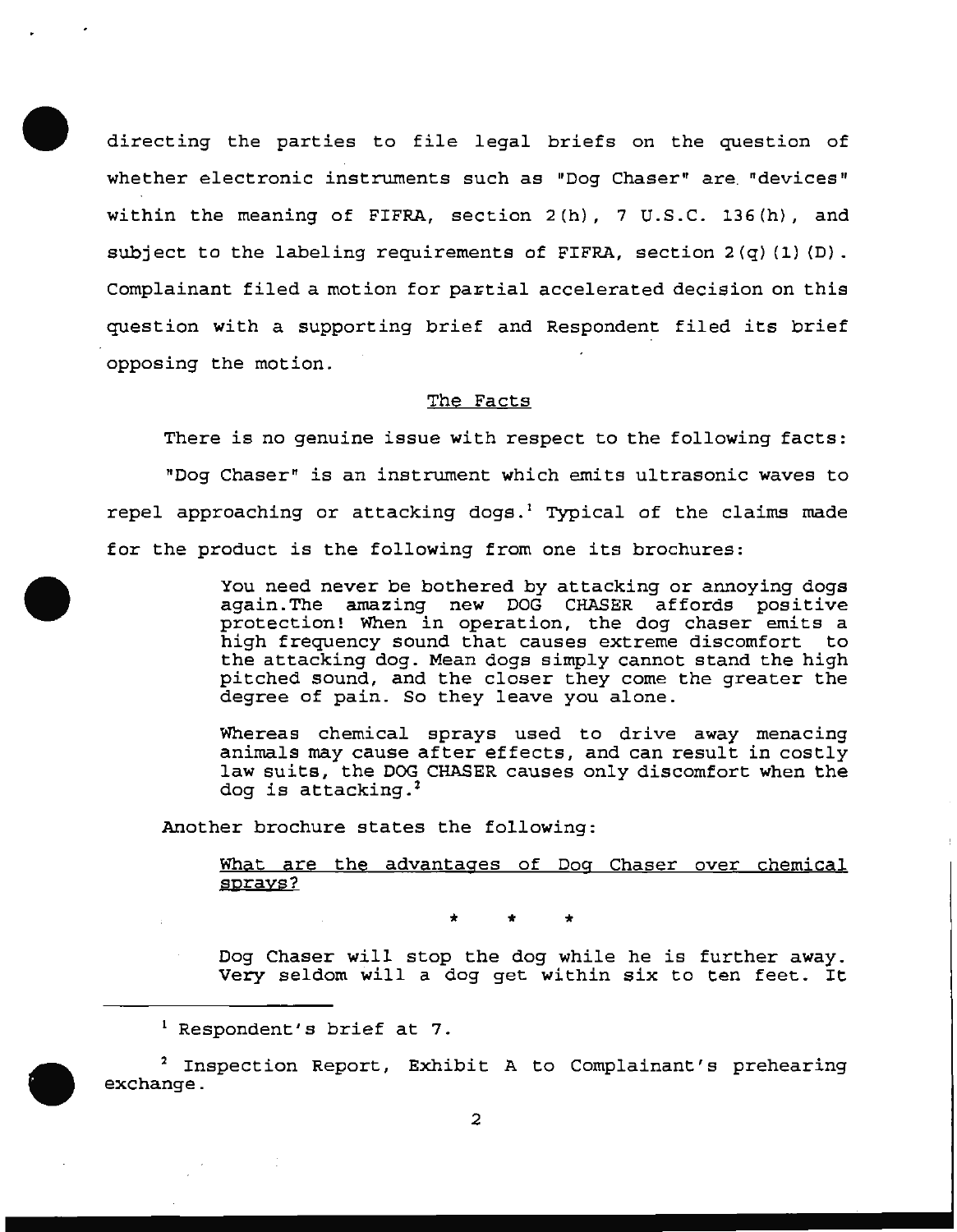will back him up and keep him further from you with less chance of missing him that [sic] you would have with a spray. <sup>3</sup>

#### DISCUSSION

It is unlawful, under the provisions of FIFRA, section 12(a) (1) (F), 7 U.S.C. 136 $\dot{ }$  (a) (1) (F), for "any person in any State to distribute or sell to any person . . any device which is "misbranded." A device is defined in FIFRA as "any instrument or contrivance (other than a firearm) which is intended for trapping, destroying, repelling, or mitigating any pest or other form of animal life."<sup>4</sup>

Pursuant to FIFRA, section 2 (q) (1), 7 U.S.C. 136 (q) (1), a pesticide is misbranded under the Act if its label does not bear the registration number assigned under FIFRA, section 7, 7 U.S.C.136e, to each establishment in which it was produced.<sup>5</sup> FIFRA authorizes the Administrator of the EPA to specify those classes of devices which are subject to these provisions in addition to pesticides.<sup>6</sup> Pursuant to this authority, the Administrator, by regulation, made the following devices subject to FIFRA:

> Instruments declared to be devices subject to  $2(q)(1)$  and section 7 of the Act include but are not limited to: (D) mole thumpers, sound repellents, foils and rotating devices, for which claims are made to repel certain mammals. The Administrator will designate such provisions of paragraph  $2(q(1)$  and section  $7$  of the act to be applicable to devices as he finds necessary to effectuate

 $3$  Id.

4 FIFRA, section 2(h), 7 U.S.C. 136(h).

*<sup>5</sup>*FIFRA, section 2 (q) (1) (D), 7 U.S.C. 136 (q) (1) (D).

 $6$  FIFRA, section 25(c)(4), 7 U.S.C. 136w(c)(4).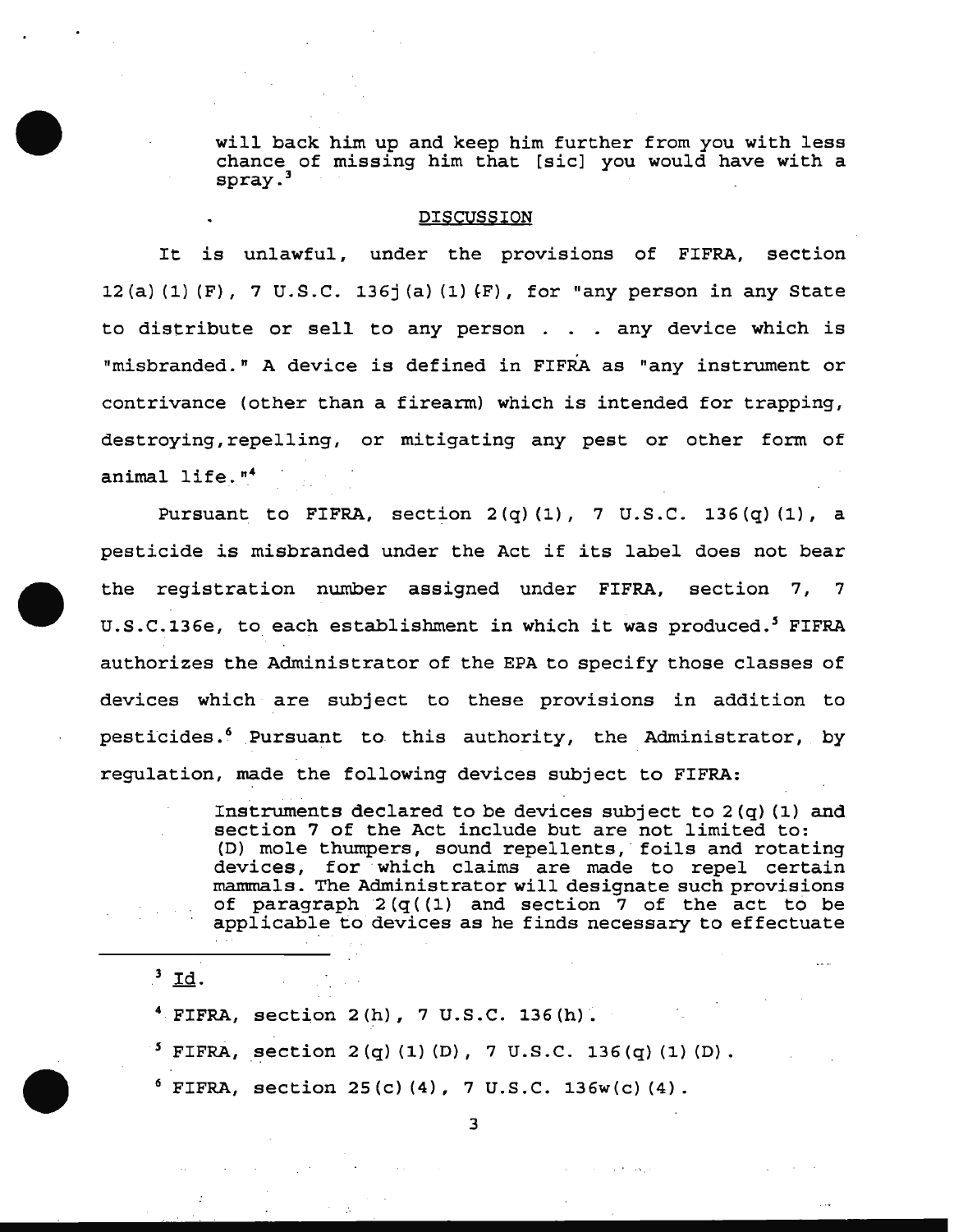# the purposes of the Act.<sup>7</sup>

The Administrator, by regulation, has designated as applicable to devices, the provisions of FIFRA, section  $2(q)$  (1) and 40 C.F.R. Part 156 of the regulations with respect to labeling.' One of these requirements is that the label for the product bear the registration number assigned to the establishment where it was produced.<sup>9</sup> The registration of the producing establishment and the assignment of an establishment registration number are required by FIFRA, section 7, and 40 C.F.R. Part 167, which the Administrator has also designated as applicable to devices.<sup>10</sup>

Respondent argues that "Dog Chaser" does not fit the definition of a pesticide because the emission of sound cannot be viewed as a "substance or mixture of substances", which is how a "pesticide" is defined under the Act.<sup>11</sup> The argument ignores the fact that the Act covers not only pesticides but also devices that, like pesticides, are "intended for ... repelling, or mitigating any pest." 12 It is not disputed that "Dog Chaser" meets the definition of a device.<sup>13</sup> As the Act and the regulations make

 $10$  40 C.F.R. 153.240(b)(2).

 $11$  See FIFRA, section 2(t), 7 U.S.C. 136(t).

12 Compare definition of "device" in FIFRA, section 2(h) with definition of a "pesticide" in FIFRA, section 2(u).

<sup>13</sup> Respondent's Brief at 12.

<sup>7 40</sup> Fed. Reg. 28242, 28266 (July 3, 1975).

 $1^8$  40 C.F.R. 153.240(b)(1).

 $9$  FIFRA, section 2(q)(1)(D); 40 C.F.R. 156.10(a)(1)(v).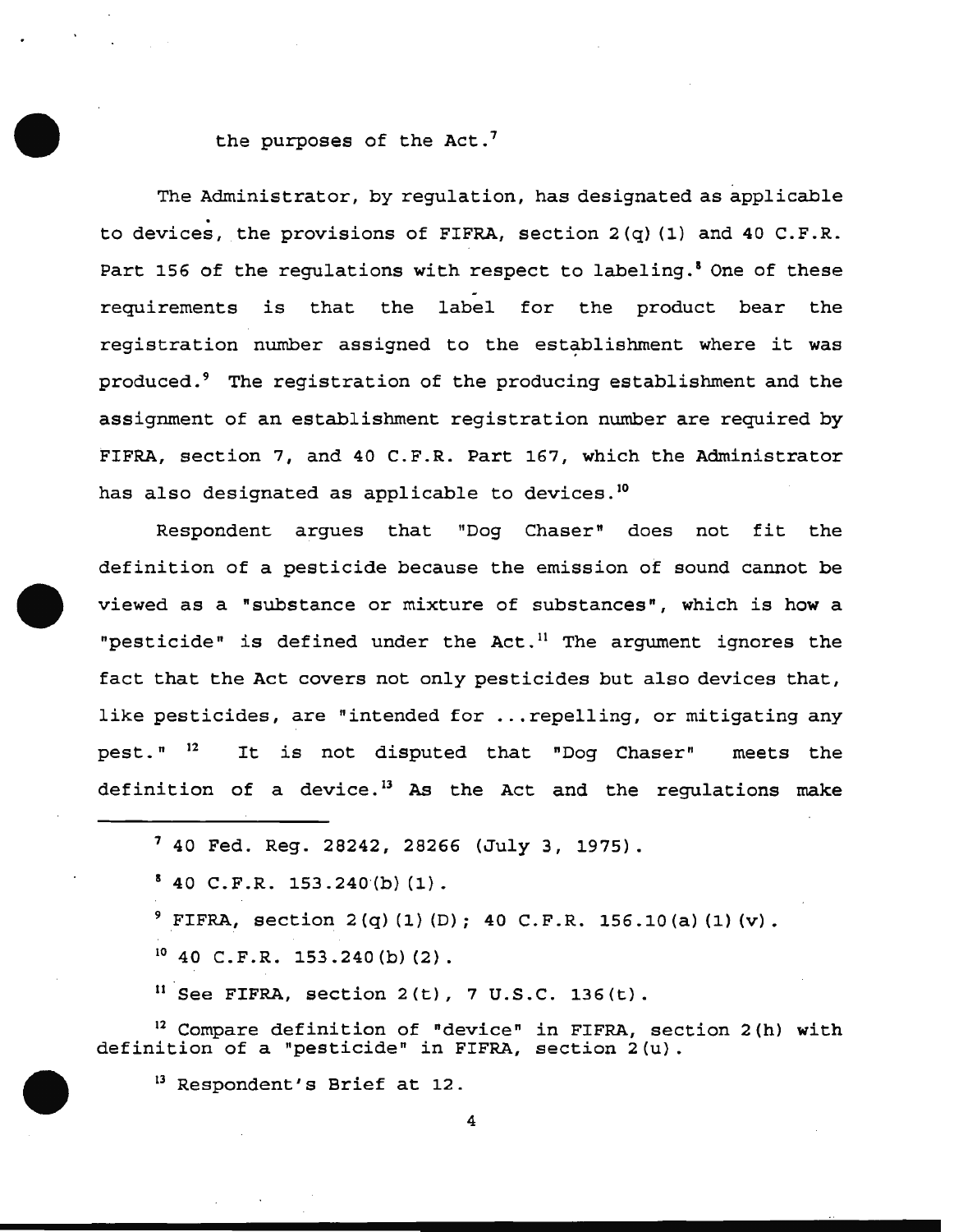clear, it is the intended use for the product, whether pesticide or device, that makes it subject to regulation under FIFRA.<sup>14</sup>

Respondent further argues that a dog is not a "pest" under FIFRA because FIFRA's purpose will not be furthered by declaring a dog - a domesticated animal kept as a pet companion, safekeeper a "Pest". Respondent's device, however, is intended as a protection against a specific kind of dog, namely, a menacing or an attacking dog.<sup>15</sup> A dog under such circumstances, threatening bodily harm, clearly comes within the definition of a pest as an animal "deleterious to man."<sup>16</sup>

Respondent also argues that while "Dog Chaser" comes within the literal definition of a "device" under FIFRA, there is no justification for regulating "Dog Chaser" under FIFRA because it does not contain any chemicals and does no harm to the environment to humans or even to the dogs it repels.<sup>17</sup> Again, Respondent overlooks what is made clear by the Act itself and the regulations thereunder, that it is the intended use of the device, in this

<sup>14</sup> FIFRA, sections  $2(h)$  and  $2(u)$ . See also 40 C.F.R. 153.240(a) (defining a device), and·40 C.F.R. 152.3(s) (defining a pesticide) and 152.10 (A product that is not intended to prevent, destroy, repel or mitigate a pest is not considered to be a pesticide.)

<sup>15</sup> Indeed, Respondent's brochures represent that friendly dogs will not be affected by the device. See brochures for "Dog Chaser" in Exhibit A to Complainant's prehearing exchange statement.

16 40 C.F.R. 152.5. See FIFRA, section 25 (c), 7 u.s.c. 136w(c), (authorizing the Administrator to declare a pest any form of plant or animal life (other than man and other than bacteria, virus, and other micro-organisms on or in living man or other living animals) which is injurious to health or the environment.)

 $17$  Respondent's brief at 13.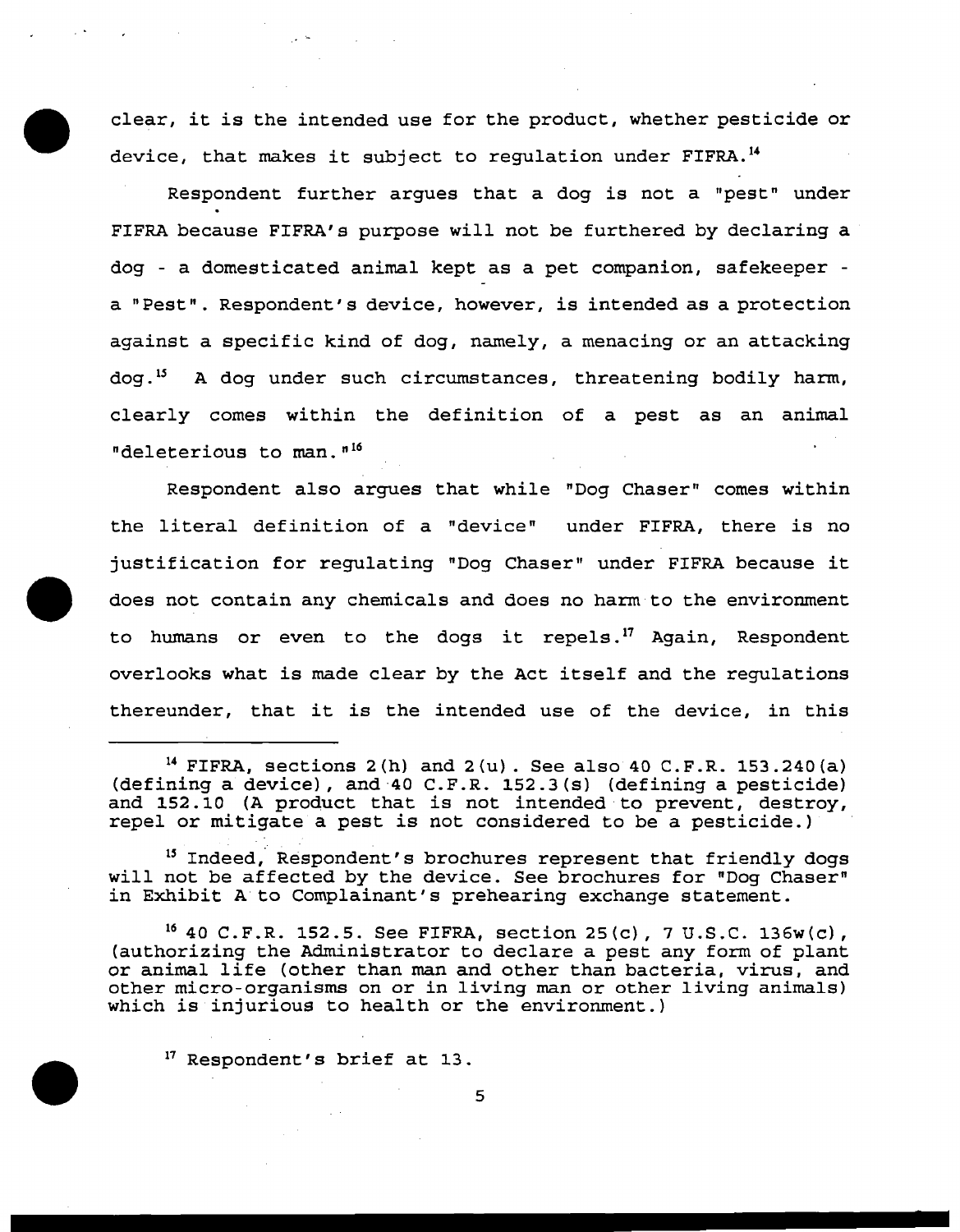instance as a repellant against menacing or attacking dogs, that subjects it to regulation under FIFRA.

The Agency's regulation of "Dog Chaser" under FIFRA as a device is warranted by the plain language of the Act and the regulations. It is also consistent with the Agency's long-standing interpretation of the Act and the regulations that ultrasonic and electromagnetic repelling instruments are "devices" subject to regulation under FIFRA. 18

#### Conclusions and Order

I conclude, accordingly, that Respondent's "Dog Chaser" is a device within the meaning of FIFRA, section 2(h), and subject to the labeling requirements of FIFRA, section  $2(q)$  (1). I further conclude that at the time Respondent's establishment was inspected, as alleged in the complaint, said device was misbranded in that its labelling did not bear an establishment registration number assigned under FIFRA, section 7.

<sup>&</sup>lt;sup>18</sup> See e.g., Electronics For Industry, Inc., Docket No. IF&R-04-8506-C (Initial Decision, July 25, 1986) (Electronic device intended for repelling rodents); Panasony Electronics Corp., Docket No. IF&R-V-114-P (Default Order, August 17, 1984) (Electronic device intended for repelling flying or crawling pests); Monty's Environmental Services, Inc., (Initial Decision, December 5, 1979) (Electromagnetic device intended to control rodents} . Nor is this the only instance where the EPA has proceeded against an electronic dog-repeller as a device regulated under FIFRA. Claims made for the ultrasonic product DAZER by its manufacturer, K-II Enterprises, similar to those made for "Dog Chaser", were brought to the attention of the EPA. The product and its claims were carefully reviewed by the EPA's enforcement section and it was determined that the product was a device and subject to the misbranding provisions of FIFRA, section l2(a) {l) (F). The product's label now bears an establishment registration number. See Complainant's brief in support of motion for a partial accelerated decision, Exhibits G and H.

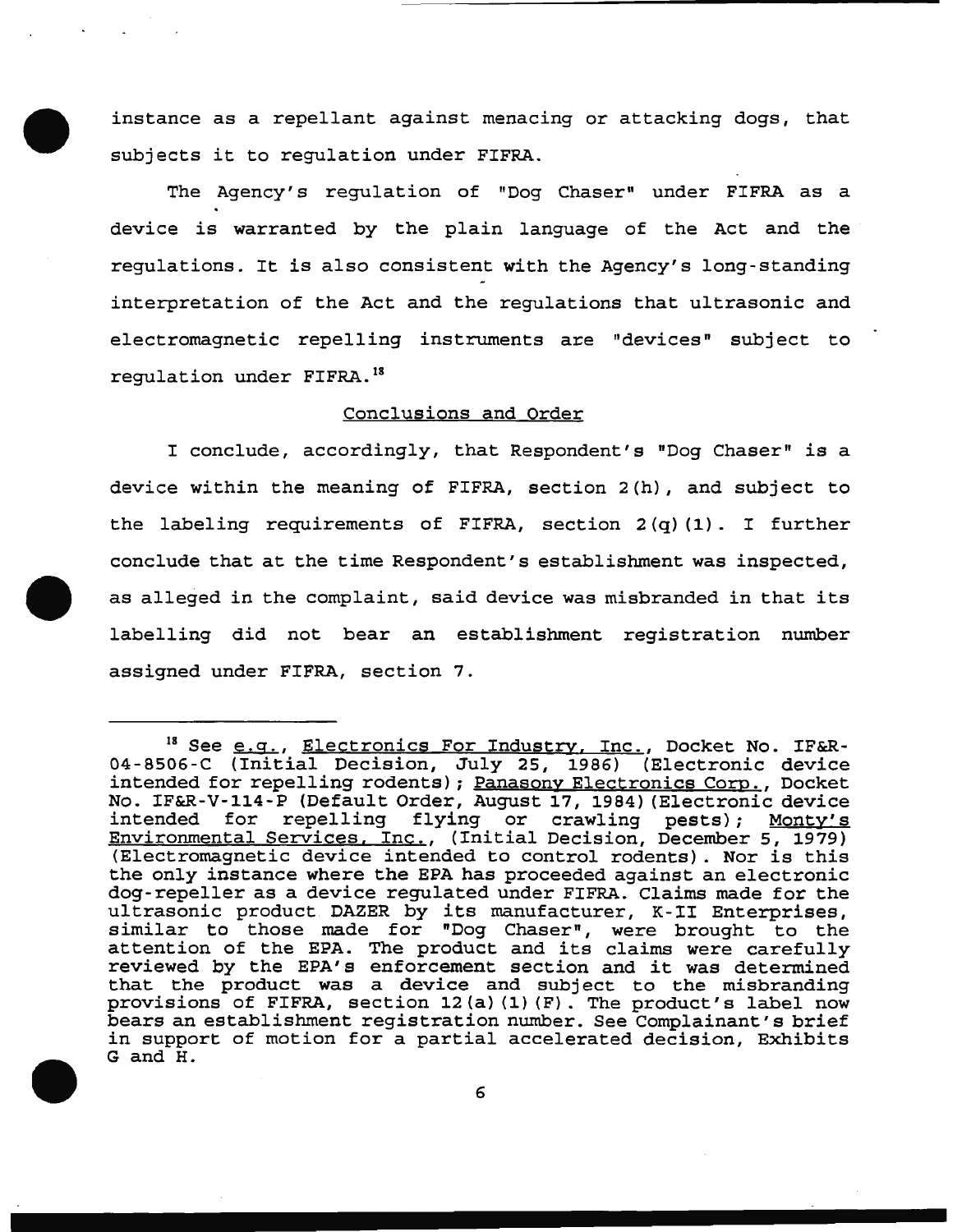Complainant's motion for a partial accelerated decision finding Respondent liable for the violation alleged in the complaint is granted. Still to be determined is the appropriate penalty for the violation.

August

Gerald Ha Senior .Administrative Law Judge

 $Dated:$   $\frac{J_{\ell}}{M}$   $28$ 1994